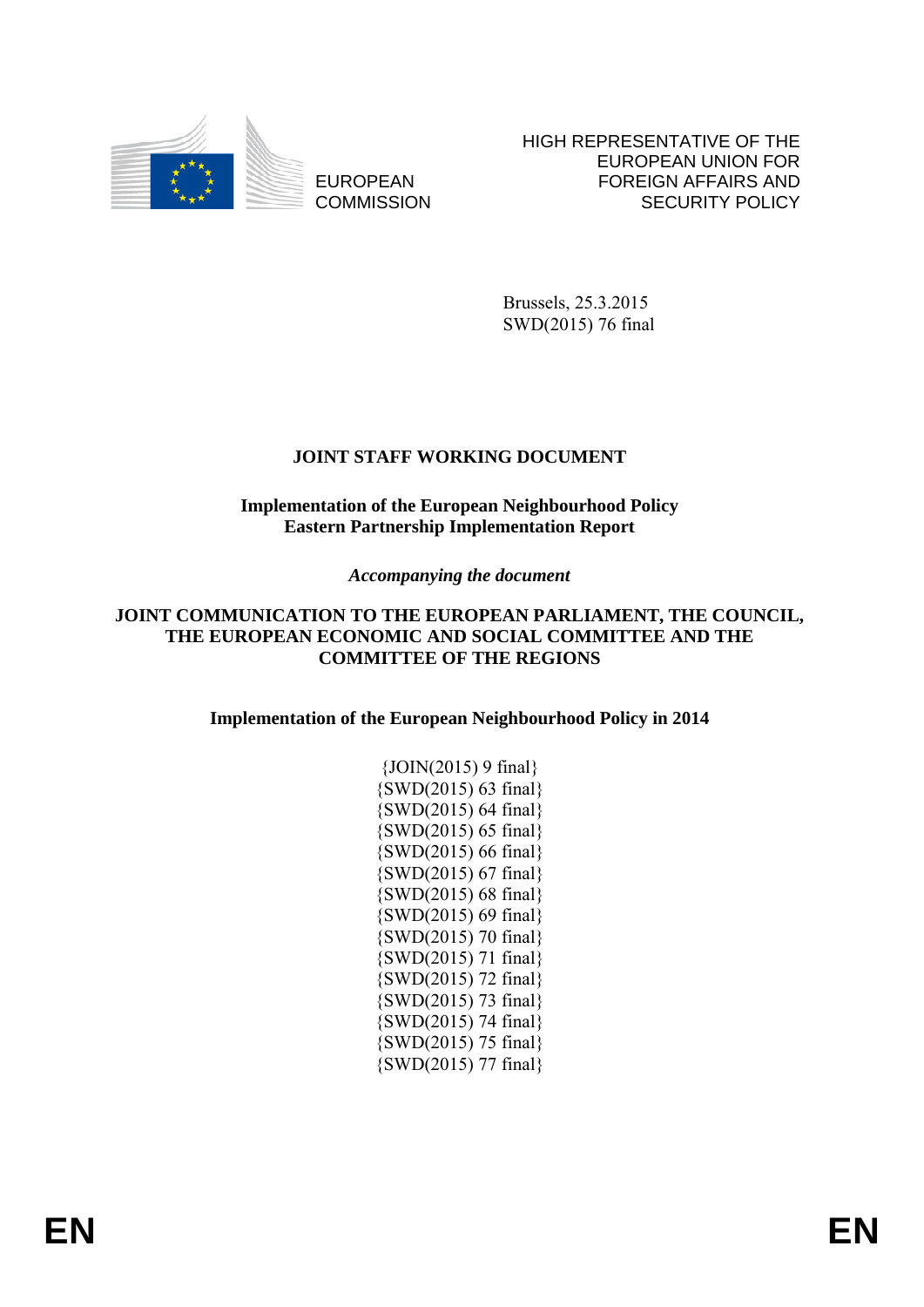# **1. INTRODUCTION**

The Eastern Partnership (EaP) is a joint initiative of the EU and six eastern European partner countries (Armenia, Azerbaijan, Belarus, Georgia, the Republic of Moldova (hereinafter referred to as 'Moldova') and Ukraine) that aims to bring these countries closer to the EU. The Eastern Partnership builds on existing bilateral relations between the EU and its partner countries and covers the eastern dimension of the European Neighbourhood Policy (ENP). It follows two parallel and mutually reinforcing tracks: bilateral and multilateral. The bilateral dimension aims to foster closer bilateral relations between the EU and each eastern partner country, while the multilateral dimension provides a forum for dialogue and exchange, through thematic platforms and flagship initiatives. The Eastern Partnership is broad-based and involves not only governments, but also civil society and other parties concerned. This report provides information on the progress made in 2014.

The Eastern Partnership made significant progress in 2014. The new Association Agreements signed with Georgia, Moldova and Ukraine are already being provisionally applied. For Georgia and Moldova, provisional application already includes the Deep and Comprehensive Free Trade Area (DCFTA), while for Ukraine provisional application of this part of the agreement has been postponed until the end of 2015. The AA/DCFTAs involve ambitious political, economic and social reform agendas, drawing the eastern partner countries concerned closer to the EU.

Against the background of the Ukrainian political crisis, the EU launched an unprecedented programme of support to help Ukraine stabilise its economy, assist with transition, encourage political, judicial and economic reforms and support inclusive development. The EU has also offered various forms of support to Moldova and Georgia, to help these countries cope with the pressure that has been exerted on them following their decision to sign the Association Agreements.

Further progress has been made towards visa liberalisation for short-term travel. The aim is for citizens in eastern partner countries to benefit from mobility within a secure, well-managed environment. Visa-free travel to the EU has been possible from Moldova since the end of April, and Georgia and Ukraine are working to implement their Visa Liberalisation Action Plans. Visa Facilitation and Readmission Agreements are being negotiated with Belarus.

Over the past year, EU institutions, EU Member States, the eastern partner countries and other parties involved have continued to work to increase the visibility of the Eastern Partnership and to make individuals, businesses and society as a whole more aware of the benefits it can bring.

Eastern partner countries have been pursuing the agreed reforms in preparation for the 2015 EaP Summit in Riga, which will review the implementation of the countries' commitments and the progress they have achieved.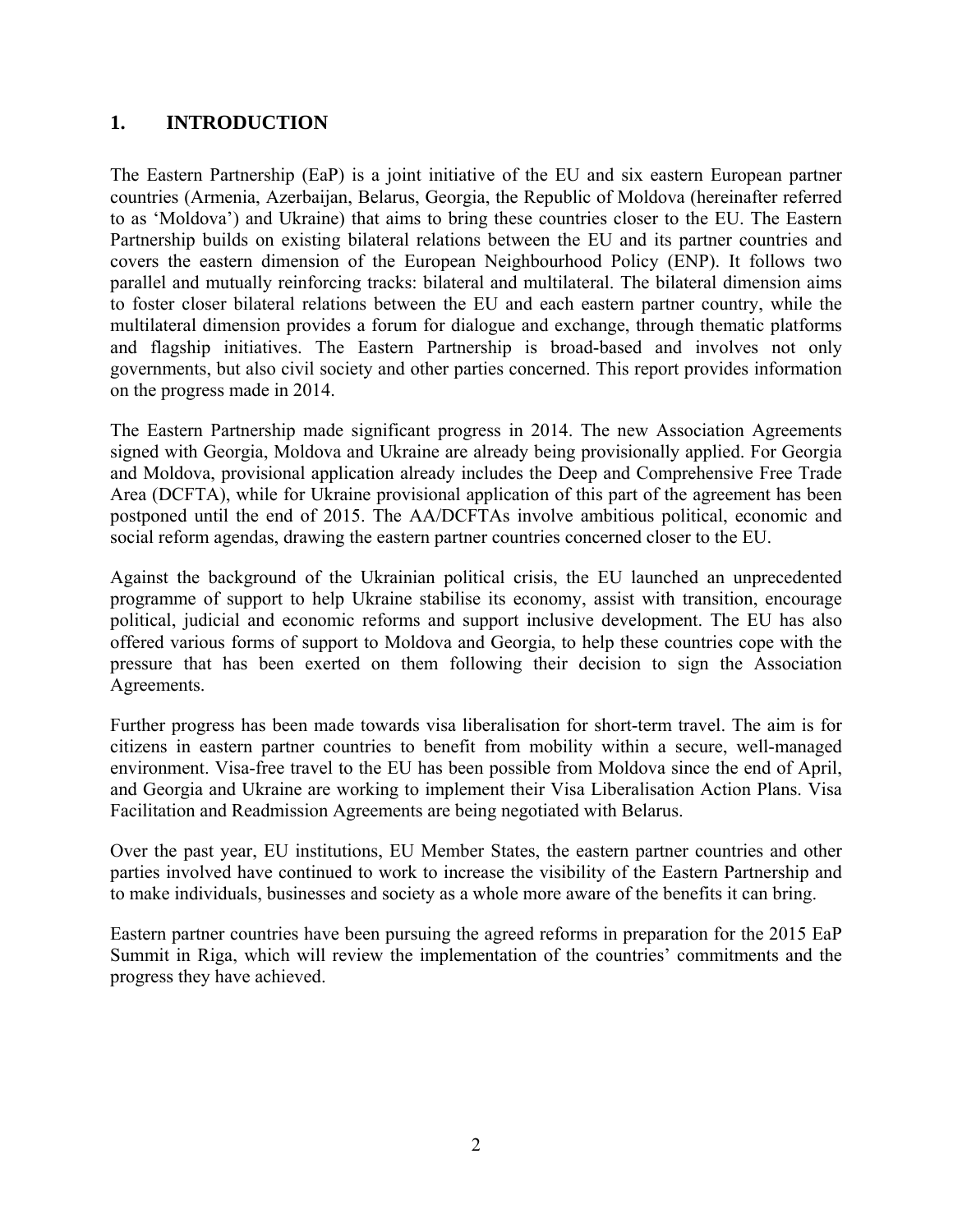## **2. DEEPER BILATERAL ENGAGEMENT**

### **2.1. Political association and economic integration**

#### *Bilateral contractual relations*

The **Association Agreements,** including Deep and Comprehensive Free Trade Areas (AA/DCFTAs) offer advanced integration with the EU in a wide variety of areas. The Association Agreements provide a blueprint for partner countries to develop good governance, improve justice and strengthen the rule of law, while offering possibilities for integration ranging from political association and enhanced cooperation in foreign and security policy to close economic integration through a deep and comprehensive free trade area. The **DCFTA** goes beyond a classical free trade area. It concerns not only the liberalisation of trade in goods (by lifting customs duties and abolishing trade quotas) and services, but also has broad provisions on the approximation of partner countries' legislation with the trade-related EU *acquis*.

After intensive high-level dialogue at the beginning of the year, and against the background of the illegal annexation of Crimea and the crisis in the east of the country, on 21 March 2014 **Ukraine** and the EU signed the political chapters of the Association Agreement. The remaining chapters were signed on 27 June 2014. After simultaneous ratification by both the European Parliament and the *Verhovna Rada* on 16 September 2014, the agreement provisionally took effect from 1 November, except for the DCFTA part, which is postponed until the end of 2015. 27 June 2014 also marked the signature of **Moldova's** and **Georgia's** AA/DCFTAs with the EU. After swift ratification by Moldova on 2 July 2014 and Georgia on 18 July 2014, both agreements provisionally took effect from 1 September 2014. The first EU-Georgia Association Council under the Association Agreement was held on 17 November 2014 to supervise implementation of the Agreement.

The EU and **Armenia** worked on further developing and strengthening comprehensive cooperation where this is compatible with Armenia's future obligations under the Eurasian Economic Union. To this end, a 'scoping exercise' was launched in November to identify the legal basis for future EU-Armenia relations. Political dialogue between the EU and **Azerbaijan** in 2014 was intense up until October, when Azerbaijan decided to postpone a number of meetings under the Partnership and Cooperation Agreement. The EU is looking to continue developing its ties with Azerbaijan under a Strategic Modernisation Partnership. The EU continued its policy of critical engagement towards **Belarus**. This includes cooperation through the multilateral track of the Eastern Partnership and technical dialogues on specific topics of mutual interest, as well as support for civil society and the Belarusian population in general. At the same time, the restrictive measures with regard to Belarus remain in force.

## *Human rights dialogues*

The human rights dialogues with the eastern partner countries cover the signing, ratification and implementation of international human rights instruments, signing up to international human rights procedures and mechanisms, combating torture, children's rights, women's rights, freedom of expression, the role of civil society and eliminating all forms of discrimination. The EU held human rights dialogues with Moldova in April, with Georgia in June and with Armenia in December. The annual human rights experts meeting with Moldova took place in Chişinău in November, with the involvement of civil society organisations. Human rights were discussed in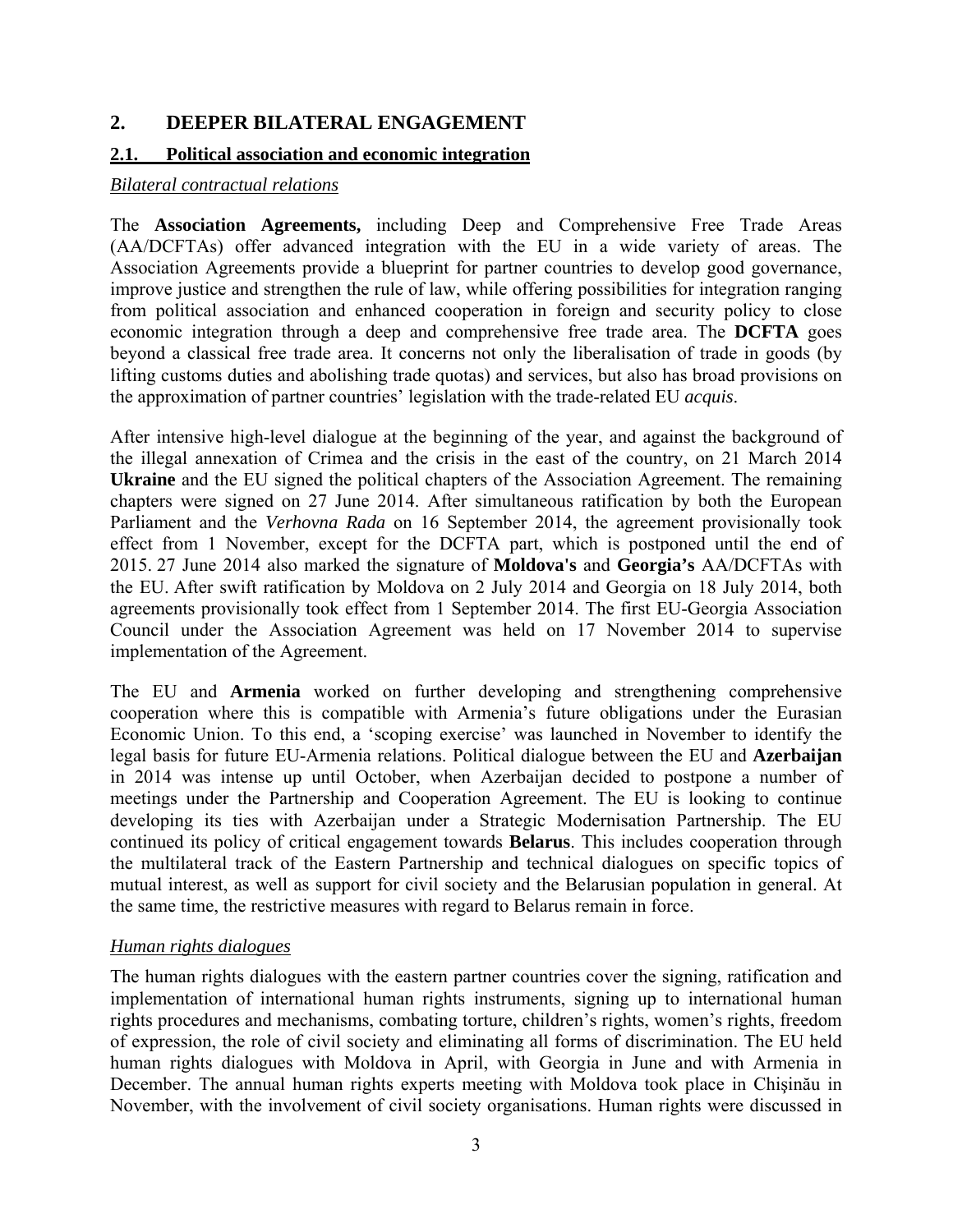the justice, freedom and security Sub-committee with Ukraine in July in Brussels. The postponed 2013 meeting of the justice, freedom, security and human rights Sub-committee with Azerbaijan took place in February 2014 and Azerbaijan decided to postpone the 2014 meeting until early spring 2015. The human rights dialogues were complemented by joint civil society seminars in Armenia on anti-discrimination policy and in Georgia on the criminal justice system and labour law, and a Technical Assistance and Information Exchange (TAIEX) workshop in Moldova in June on the deinstitutionalisation of children with disabilities.

### *Common Security and Defence Policy (CSDP)*

Bilateral and multilateral cooperation with eastern partner countries in the area of common security and defence policy intensified remarkably. The EU and some of the eastern partners started regular bilateral staff-to-staff consultations. Ukraine took part in the European Union Naval Force Somalia ('Operation Atalanta') early in 2014, providing a frigate for the operation, and Georgia and Moldova took part for the first time in CSDP operations. Georgia and Moldova both took part in the European Union Training Mission in Mali and Georgia contributed one infantry company to EUFOR RCA (contributing 156 troops, making it the second largest contributor to the operation).

#### *Economic trends and macro-financial assistance*

1

In 2014 the eastern Neighbourhood was hit hard by the conflict between Russia and Ukraine. The conflict had large direct and indirect effects on the region's economic and political landscape, on top of the existing internal and external macroeconomic imbalances building up over the years in many of its countries. As a result of the deep recession in Ukraine and the significant slowdown of economic activity in Azerbaijan and Moldova, the average GDP growth in Eastern Partnership countries is expected to more than halve in 2014 to only 1.1% from 3.4% in 2013. Georgia deviated from the downward pattern, benefitting not only from expansionary fiscal policies but also its low exposure to Russia, which was reduced after the conflict in 2008.

In 2014 the EU made a total of EUR 1.36 billion available in loans under its macro-financial assistance (MFA)<sup>1</sup> instrument. This entire amount went to **Ukraine** under two MFA programmes to stabilise its economy and complement financial assistance provided by other international donors, chiefly the IMF. The first MFA programme, worth EUR 610 million, was based on two legislative decisions, one dating from 2002 and the other from 2010. In addition, the EU reacted immediately to the economic crisis in Ukraine with a new MFA programme of up to EUR 1 billion in loans. The programme was approved by emergency procedure in April and entered into force in May. In 2014 the EU disbursed EUR 360 million under the first MFA programme (EUR 100 million in May and EUR 260 million in November) and disbursed the full amount under the second MFA programme in two equal tranches of EUR 500 million in July and December. The final tranche of the first programme is tentatively scheduled for the first quarter of 2015. It will depend on Ukraine successfully implementing the policy conditions attached to the programme and having a satisfactory track record on its IMF programme. As the economic crisis in Ukraine

<sup>1</sup> Macro-Financial Assistance (MFA) is a form of financial aid extended by the EU to partner countries experiencing a balance of payments crisis. It takes the form of medium/long-term loans or grants, or a combination of these, and is only available to countries benefiting from a disbursing IMF programme. All Eastern Neighbourhood countries are in principle eligible for MFA.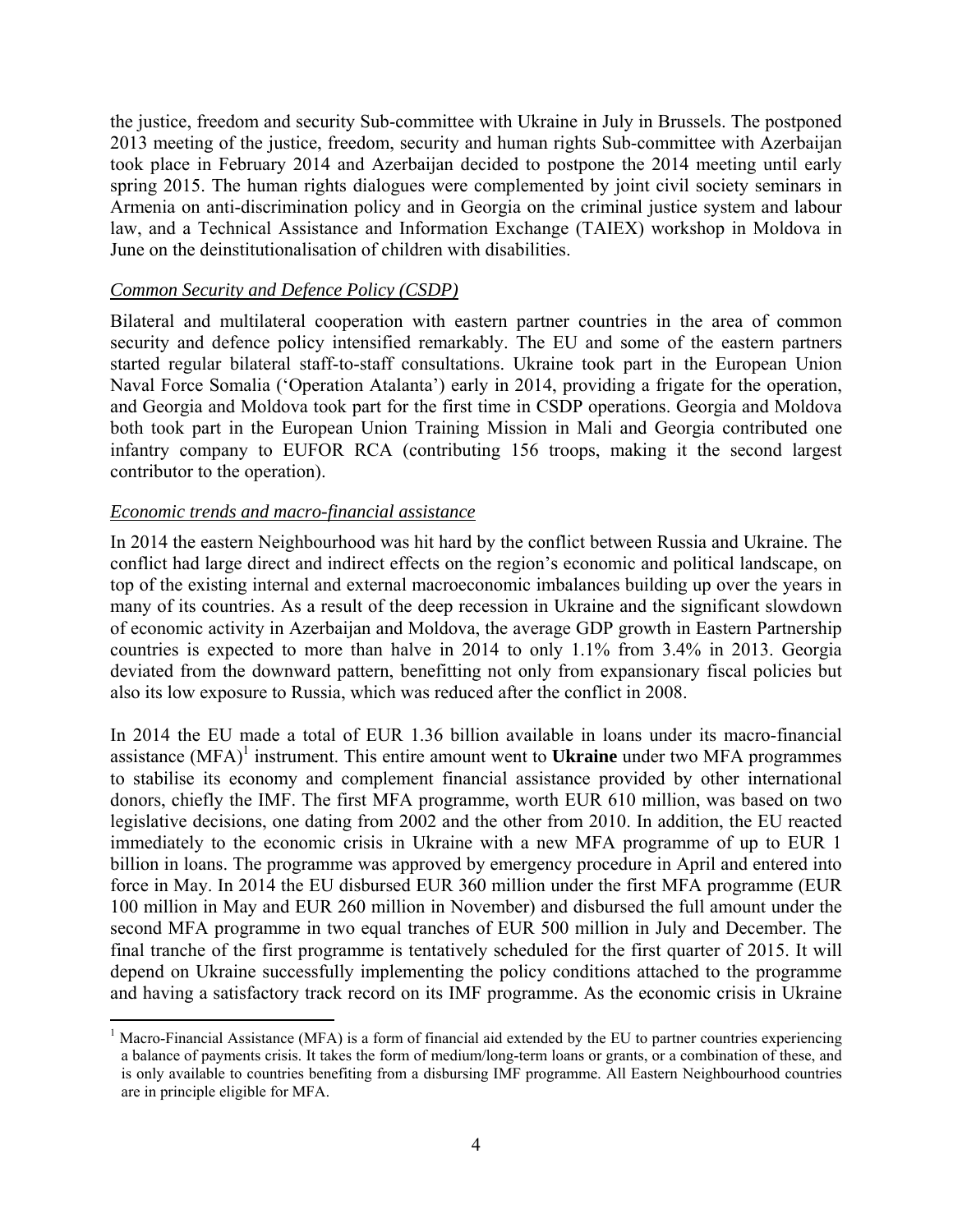was much deeper than initially expected, leading to an increase in external financing needs, in September the Ukrainian authorities requested a new MFA programme of EUR 2 billion from the Commission.

Towards the end of 2014, the EU and the **Georgian** authorities signed a memorandum of understanding for MFA assistance worth EUR 46 million (half in grants and half in loans) approved by Decision of the European Parliament and of the Council in 2013. The memorandum of understanding was submitted to the Georgian Parliament for ratification and the disbursements under this programme are planned to take place in 2015.

Armenia requested an MFA programme in 2013, and in February 2014 the **Armenian** authorities renewed their call for financial assistance. After a comprehensive assessment of the country's economic situation, the EU concluded that Armenia's external financing needs did not justify a proposal for an MFA programme.

## *Macroeconomic dialogue*

The EU continued to strengthen macroeconomic dialogue with its eastern neighbours in 2014, holding macroeconomic dialogues with Azerbaijan and Moldova in June and with Armenia in November. As Belarus does not have a Partnership and Association Agreement with the EU, the EU and Belarus hold annual technical dialogue on economic and financial issues. The macroeconomic dialogues with Georgia and Ukraine were postponed until 2015.

## *Financial cooperation*

**Financial assistance** under the European Neighbourhood Instrument (ENI) for 2014-17 will focus on a number of priority sectors, as outlined in each country's multi-annual programming document and the equivalent documents for regional cooperation and for initiatives open to all Neighbourhood partners.<sup>2</sup> Support for the implementation of agreements with the EU is streamlined in bilateral and multi-country assistance programmes. Special attention is devoted to reinforcing the capacity of national institutions and to developing legislation and practices in line with the EU experience, the requirements of the EU single market, and EU standards for mobility and border management.

The '**umbrella programme**' is an incentive-based mechanism built into the European Neighbourhood Instrument. It provides funding to selected countries (eastern and southern neighbours) based on their 'progress towards deep and sustainable democracy and implementation of agreed reform objectives contributing to the attainment of that goal'.<sup>3</sup> In 2014 three eastern partner countries received funding under the umbrella programme: **Ukraine**  (EUR40 million), **Moldova** (EUR30 million) and **Georgia** (EUR30 million).

<sup>&</sup>lt;u>.</u>  $\frac{2 \text{ http://eeas.europa.eu/en/how-is-it-financed/index_en.htm}}{2 \text{ Newton (EI) No } 232/2014 \text{ of the European Derlimers}}$  $\frac{2 \text{ http://eeas.europa.eu/en/how-is-it-financed/index_en.htm}}{2 \text{ Newton (EI) No } 232/2014 \text{ of the European Derlimers}}$  $\frac{2 \text{ http://eeas.europa.eu/en/how-is-it-financed/index_en.htm}}{2 \text{ Newton (EI) No } 232/2014 \text{ of the European Derlimers}}$ 

 $\overline{R}$  Regulation (EU) No 232/2014 of the European Parliament and of the Council of 11 March 2014 establishing a European Neighbourhood Instrument (ENI) [http://eeas.europa.eu/enp/pdf/enp-regulation-11032014\\_en.pdf.](http://eeas.europa.eu/enp/pdf/enp-regulation-11032014_en.pdf)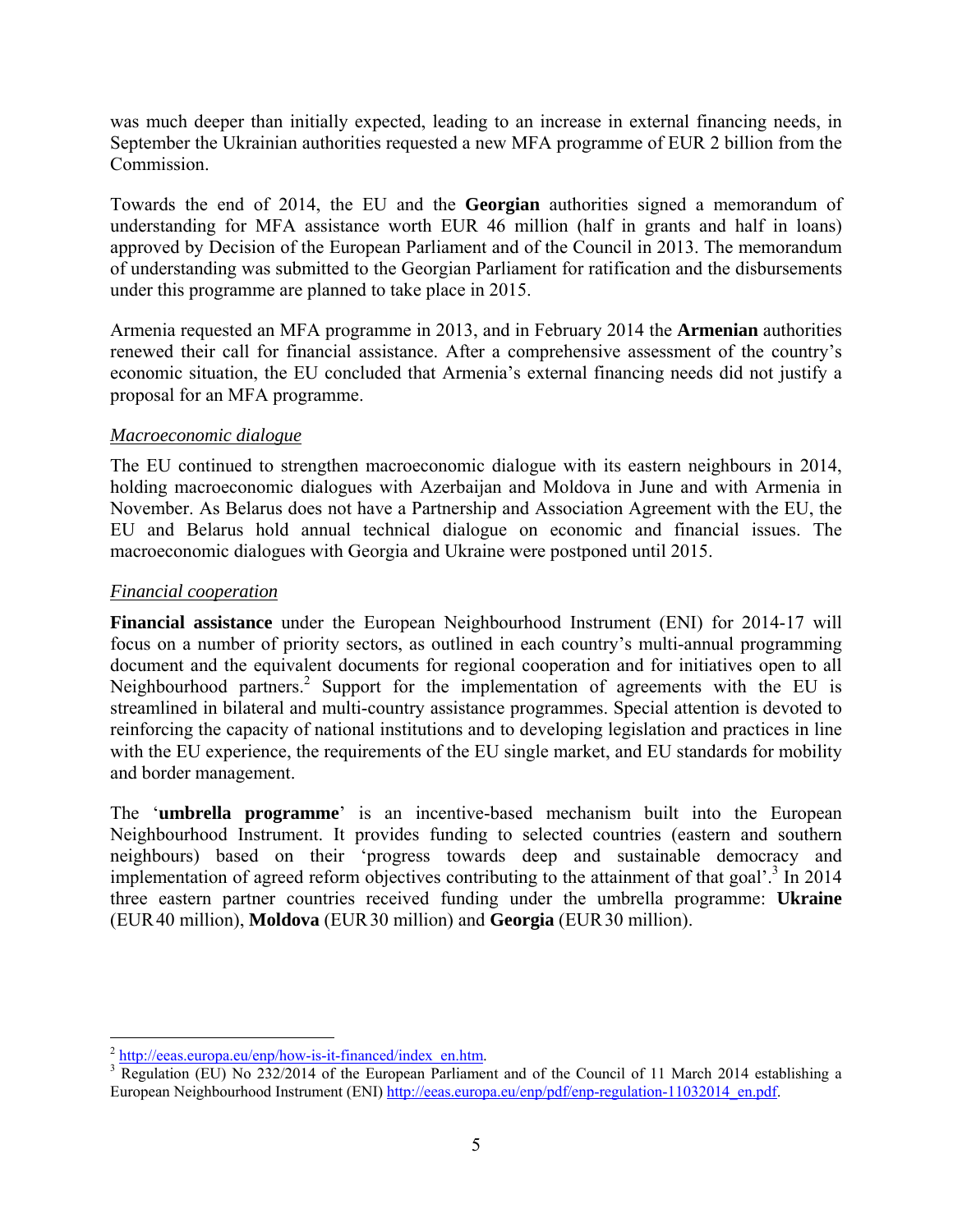#### **2.2. Justice, freedom and security issues, migration and mobility**

Cooperation on **justice, freedom and security** is a key area of the Eastern Partnership. The **reform of the judiciary** topped the reform agenda in a number of eastern partner countries in 2014. The ongoing reforms are intended to ensure the independence and efficiency of the justice system and to contribute to preventing and combating corruption. Visa liberalisation is seen as a priority area by most partner countries and the Visa Liberalisation Action Plans (VLAPs) have been important instruments for advancing far-reaching reforms. **Border management** in several of the partner countries continued to improve significantly, coming closer to the practices and standards of the Schengen area.

## *Justice*

The main results of justice reforms in 2014 in the partner countries include: better access to justice (the building of new court-houses and the establishment of regional justice departments), better protection of the right to defence (more effective public defender offices, School of Advocates), greater transparency (online publication of sentences and decisions), the introduction of specialised justice for young offenders, better protection of human rights (including legislation on anti-discrimination). Further reform efforts are needed to strengthen the efficiency and independence of the judiciary, away from political interference as well as from any form of corruption. In light of the EaP Summit in May, a Ministerial meeting on justice and home affairs took place in Riga in January 2015 with a focus on judicial and law enforcement and the fight against systemic corruption.

Partner countries also carried out reforms to their prison systems. The main results include better rehabilitation and access to education and training and significantly improved healthcare in prisons and detention centres (clinics, medical sections). In addition to providing bilateral support, the EU is working with the Council of Europe to improve the judicial reform processes in the six partner countries and to bring them closer to Council of Europe and EU standards.

## *Mobility Partnerships, migration and mobility dialogues*

Mobility Partnerships provide a framework for policy dialogue and operational cooperation between the EU, its Member States and the partner countries. In July and December, the EU and Moldova held high-level and expert meetings to review cooperation in this area. In 2014 Moldova continued to sign labour and social security agreements with EU Member States. Additionally, Moldova and Germany signed a declaration of intent on the circular mobility of health sector professionals. In August, Moldova started issuing its citizens with fourth generation passports containing integrated chips in the booklets.

Implementation of the Mobility Partnership with Georgia progressed in 2014. A new project to strengthen Georgia's border management and migration capacities was launched on 1 January 2014. Cooperation in the context of the EU-Armenia Mobility Partnership also advanced, with the smooth implementation of a targeted initiative project entitled 'Strengthening Armenia's migration management capacities, with special focus on reintegration activities'. In May 2014 an exploratory mission took place in Baku to produce a project supporting the launch of the Mobility Partnership with Azerbaijan.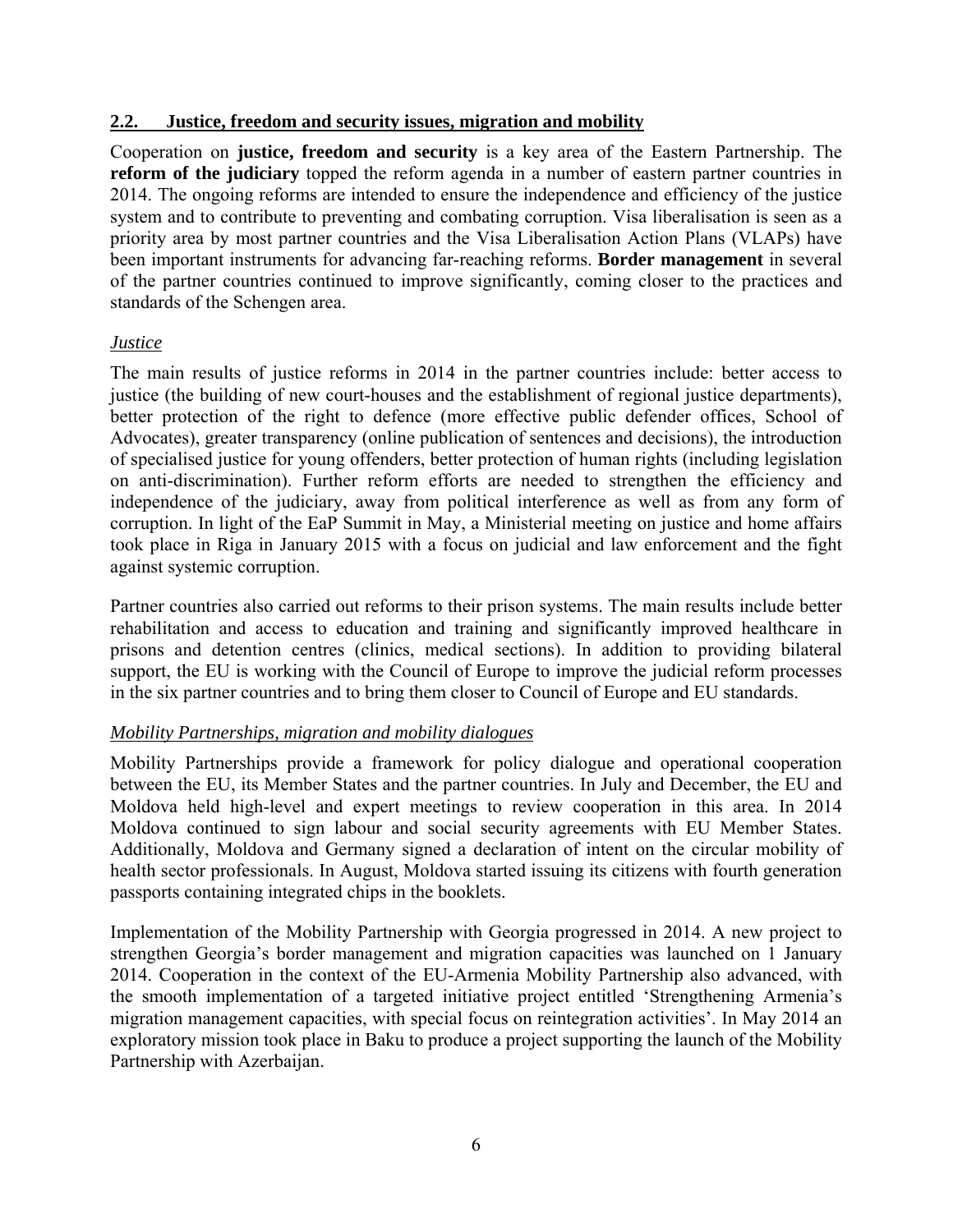Cooperation at regional level progressed well. In the framework of the 'Prague Process', the pilot projects on irregular migration, on legal migration and on migration and development concluded successfully.

## *Visa liberalisation Action Plans (VLAP)*

The Visa Liberalisation Action Plans (VLAPs) with Moldova, Ukraine and Georgia continued in 2014 to be an effective way of advancing justice and home affairs reforms. Moldovan citizens were able to travel visa-free to the Schengen area starting from 28 April 2014 after Moldova met all the criteria under its Visa Liberation Action Plan. The European Commission continued the dialogue with the Moldovan authorities on ensuring that they stick to the reforms and that there are no abuses of the visa-free regime. The EU is contributing with a dedicated programme to support the continued implementation of the reforms put in place under the VLAP process. Ukraine made substantial progress by adopting a number of substantial legislative packages to fill the gaps identified, and moved to the second phase of its Visa Liberalisation Action Plan. Georgia adopted important laws in the areas of document security, asylum, data protection and anti-discrimination. The October 2014 progress report on Georgia's implementation of its Visa Liberalisation Action Plan concluded that the first-phase requirements of the visa dialogue had been met, and as a result the second phase was launched.

## *Visa Facilitation and Readmission Agreements*

The lifting of EU visa requirements for the citizens of partner countries travelling to the EU is one of the Eastern Partnership's key long-term objectives. Over the shorter term, the Partnership plans to conclude Visa Facilitation and Readmission Agreements. These have already been signed with Ukraine, Moldova, Georgia, Armenia and Azerbaijan. The Visa Facilitation Agreement and Readmission Agreement with Armenia entered into force on 1 January 2014 and for Azerbaijan both agreements entered into force on 1 September 2014. Negotiations with Belarus on Visa Facilitation and Readmission Agreements were launched in January 2014.

## **2.3. Sector cooperation**

## *Sustainable economic development and support for small and medium-sized enterprises (SMEs)*

**Sustainable economic development**, including **support for the private sector** and employment, and **implementation of Deep and Comprehensive Free Trade Areas** are key priorities for EU economic cooperation with the partner countries. New programmes in support of DCFTA implementation and the competitiveness of small businesses in Georgia and Moldova were set up in 2014. Furthermore, the SME Flagship continued to be an important vehicle for support to the SME sector in the region. Moldova signed the Agreement to participate in COSME (Programme for the Competitiveness of Enterprises and SMEs), whilst other partner countries showed interest in this programme.

## *Regional development, including pilot regional development programmes (PRDPs)*

Programmes on regional development, including pilot programmes, are underway in most countries and are based on best practices in the EU approach to cohesion and regional development. These are intended to stimulate the development and economic diversification of rural areas and reduce regional disparities.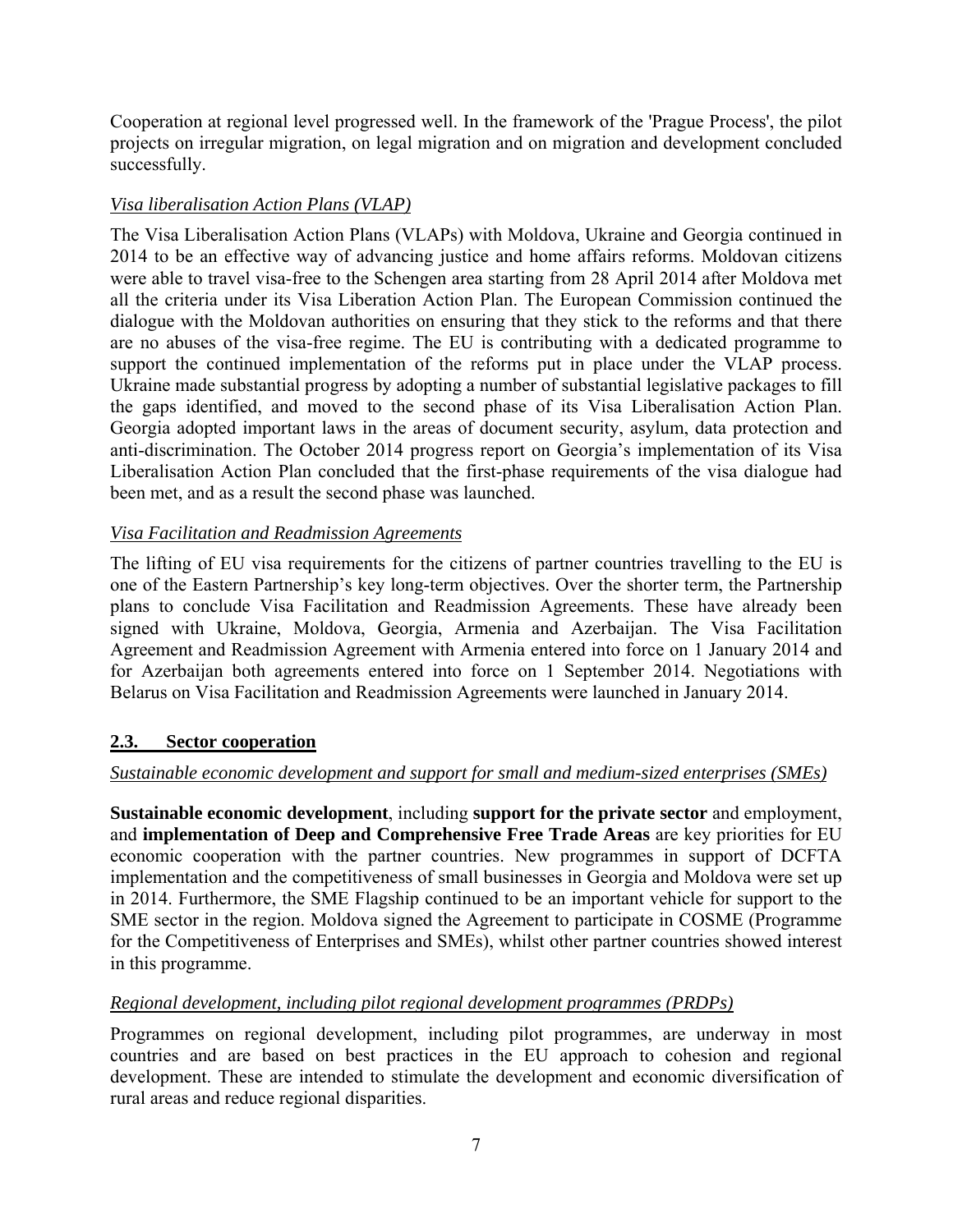In 2014 Georgia launched its second regional development programme to provide further support in improving the socioeconomic development of all nine of its regions and the living conditions of the population. The implementation of the regional development support programme continued in Armenia in 2014. Moldova is benefitting from a new project aiming to improve regional planning and project pipelines for north, south and central development regions. A new programme on regional development was launched in Azerbaijan.

#### *Agriculture and rural development and ENPARD*

Agriculture remains one of the central economic activities in most eastern partner countries and involves a large proportion of the countries' active populations. The European Neighbourhood Programme for Agriculture and Rural Development (ENPARD) continued to provide support to long-term reforms of the agriculture and rural development sectors in partner countries.

The programme is particularly useful to Georgia and Moldova in helping them improve competitiveness and quickly adapt to the standards for producing safe, high-quality agricultural products, in line with EU sanitary and phytosanitary rules and quality requirements. In this way they will be able to take full benefit of the EU market opportunities offered by the DCFTAs. Support from the EU helped Moldova to withstand the consequences of limited market access to Russia, its major agricultural export destination. Additional support is provided through the Neighbourhood Investment Facility (NIF) – together with the European Investment Bank – to help Moldova modernise its agricultural sector and to assist the growth of SMEs within it. In November, the EU and Armenia launched a new programme for the agricultural and rural development sector that will contribute to better living conditions in rural areas.

## *Energy*

The conflict between Ukraine and Russia highlighted the region's importance vis-à-vis European energy security. The trilateral discussions between the European Commission, Ukraine and Russia to guarantee the gas supply for the winter 2014-15 further underlined the importance of this issue. The sectoral session of the informal partnership dialogue held in Baku in September focused on energy infrastructure and interconnectivity and enjoyed high-level participation. The need for strategic investments in interconnections and infrastructure has become one of the priorities agreed with international financial institutions for the NIF. 2014 also marked the inauguration of several infrastructure interconnections between Member States and partner countries (e.g. between Romania and Moldova, and the reverse flow upgrade between Slovakia and Ukraine). The electricity interconnection between Turkey and Georgia became operational in 2014. Besides security and diversification of gas supply, countries also concentrated on improving **energy efficiency** and the use of **renewables**. In this respect, the Eastern Europe Energy Efficiency and Environment Partnership (E5P) was extended to Moldova, Georgia and Armenia.

Energy remained one of the main priorities in EU-Azerbaijan cooperation. In this context, the signature of the final investment decision on 17 December 2013 regarding the development of Shah Deniz II field in Azerbaijan was a major achievement that will result initially in 10 billion cubic metres per year of gas transiting from Azerbaijan to the EU market from 2020.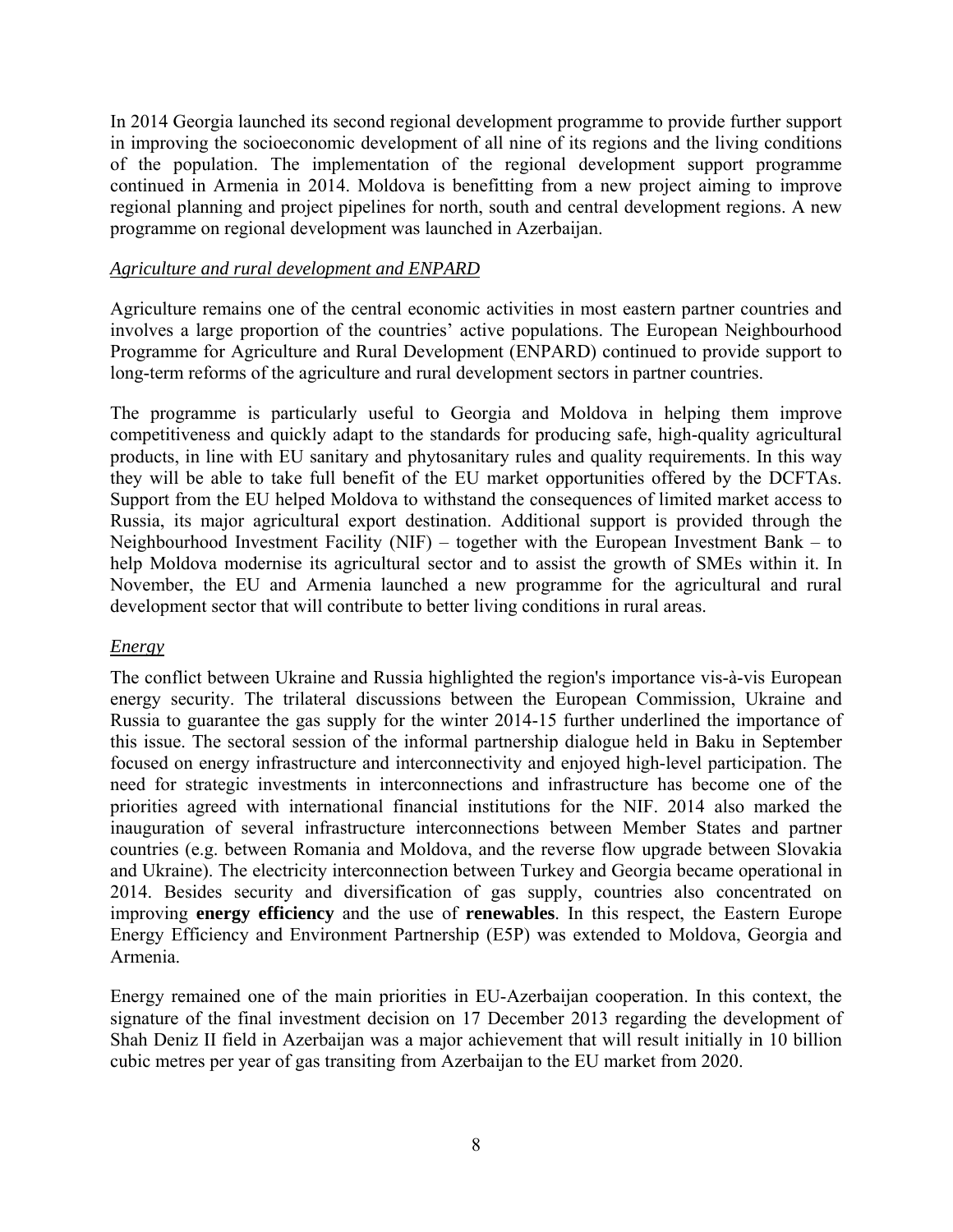The **Energy Community** constitutes the most powerful tool for regulatory approximation as it entails adopting the bulk of EU energy legislation (the so-called 'Energy Community *acquis*'). It also provides a framework for cooperation on energy security. The 2014 EU energy security 'stress tests', aimed at assessing the resilience of the European energy systems to potential disruptions of external gas supplies, were carried out together with Energy Community contracting parties and candidate countries. The European Commission Communication on the short-term resilience of the European gas system, adopted on 16 October 2014, was a first concrete step to better cooperation to ensure energy security in the EU and in the Energy Community. The future of the Energy Community was discussed at the 12th Energy Community Ministerial Council (Kiev, 23 September 2014). Negotiations for Georgia's accession to the Energy Community Treaty were launched in February 2014 and are still ongoing.

#### *Transport*

Progress was made on integrating partner countries' transport systems with the EU transport system following the approval of the EaP regional transport network in Luxembourg in 2013 and its inclusion in the indicative TEN-T maps: work is underway on the proposed inclusion of inland waterways in the agreed network and on preparing future investments in the infrastructure. The EU-**Ukraine** comprehensive air services agreement was initialled and is pending signature. **Regional transport cooperation** progressed well, focusing on rail and road priority projects located on the agreed networks, but also on 'quick wins' such as road safety and maintenance. Areas of cooperation also include the improvement of motorways of the sea, hinterland connections, logistics centres and the safety and security of maritime and aviation transport. Regulatory convergence on transport is a priority for the Eastern Partnership countries who have signed Association Agreements with the EU.

#### *Environment*

Environment was recognised as a priority field for action in the Vilnius Declaration, with all partner countries agreeing on the importance of pursuing regulatory approximation and policy convergence. In 2014, cooperation continued at a regional level via the EaP Flagship 'Towards a Shared Environmental Information System Programme (SEIS) in the ENPI Region', as well under the other regional programmes. One particular success was the conclusion of the regional programme on Air Quality Governance (see details under the subchapter Flagship Initiatives). Further progress can be noted in sharing environmental information, improving air quality governance, strengthening forest policy and regulations, water management, improving biodiversity protection, and the environmentally sound management of obsolete pesticides. The NIF continued to provide significant support to countries in modernising environment-related infrastructure, such as the support to Yerevan solid waste management in Armenia, or municipal services (water and waste) in Moldova and Georgia.

In April the EU Joint Research Centre organised a regional dialogue in Tbilisi on prosecuting the illicit trafficking of radioactive and nuclear materials.

#### *Climate action*

Climate action was also recognised as a priority in the Vilnius Declaration. Under the framework provided by the policy component of the 'Clima East' project, progress was made in 2014 on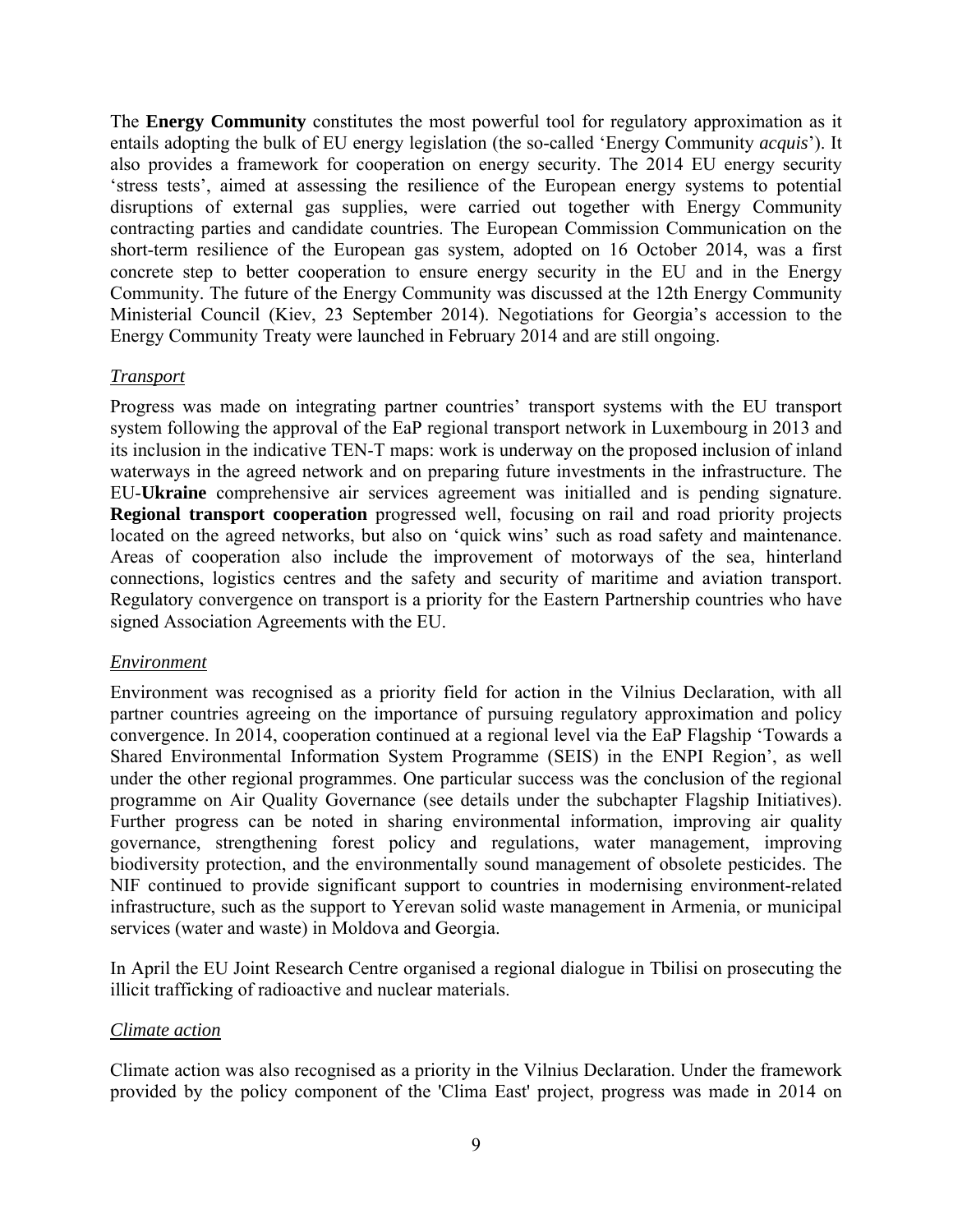preparing partner countries for climate negotiations. Activities, including two international seminars, improved partner countries' capacity to contribute to the development of the 2015 Climate Agreement. Eastern partners were encouraged to prepare and present their intended nationally determined contribution by March 2015.

#### *Education, youth and culture, knowledge and innovation space*

The EU is committed to cooperation on education, youth and culture and on achieving a common knowledge and innovation space. Further progress on this matter was made in 2014, as detailed below in chapter 3.4.

#### *Integrated maritime policy and fisheries*

Cooperation on marine and maritime affairs between the EU and the Eastern European partner countries in the Black Sea basin is provided for in the association agreements with Georgia, Moldova and Ukraine. Cooperation in this field will enable the partner countries to develop integrated approaches to maritime policy, develop its tools in the relevant national policy areas and improve cooperation in regional and international marine and maritime forums.

#### *Statistics*

Statistical cooperation has intensified through the development of a strategy for statistical cooperation with the Eastern Partnership countries for the period 2014-20. The aim of the strategy, which was drafted together with the partner countries, is for policymakers in the EU and the eastern partner countries to have access to statistical information compiled in accordance with European standards and therefore comparable and of high quality. As a result of increased interest in implementing this strategy, a new Panel was set up under Platform 2 to develop quality assurance frameworks in line with the European Statistics Code of Practice, to further strengthen the cooperation between the national statistical offices, to enhance the institutional capacity to produce high quality statistics and comparable data, and to share best practice in this important horizontal area.

## *EU programmes and agencies*

Ukraine, Moldova, Armenia and Georgia have already signed **framework agreements** with the EU on the general principles for participation in Union programmes. The agreement with Azerbaijan was signed on 14 June 2014 and applies provisionally. The new generation of Union programmes (2014–20) has opened up more opportunities for the participation of Neighbourhood countries. In the east, the greatest interest is currently for the 'Horizon 2020' (see chapter 3.4*),*  Creative Europe and COSME programmes (see the section entitled 'Economic development and support for SMEs' above). The EU is also financing cooperation projects launched in 2014 between nine EU regulatory agencies (EASA, ECDC, EEA, EFSA, ECMDDA, OSHA and EUROFOUND, EMSA and  $Fronter<sup>4</sup>$  and the Eastern Partnership countries.

<sup>1</sup> 4 European Agency for the Management of Operational Cooperation at the External Borders of the Member States of the European Union (Frontex)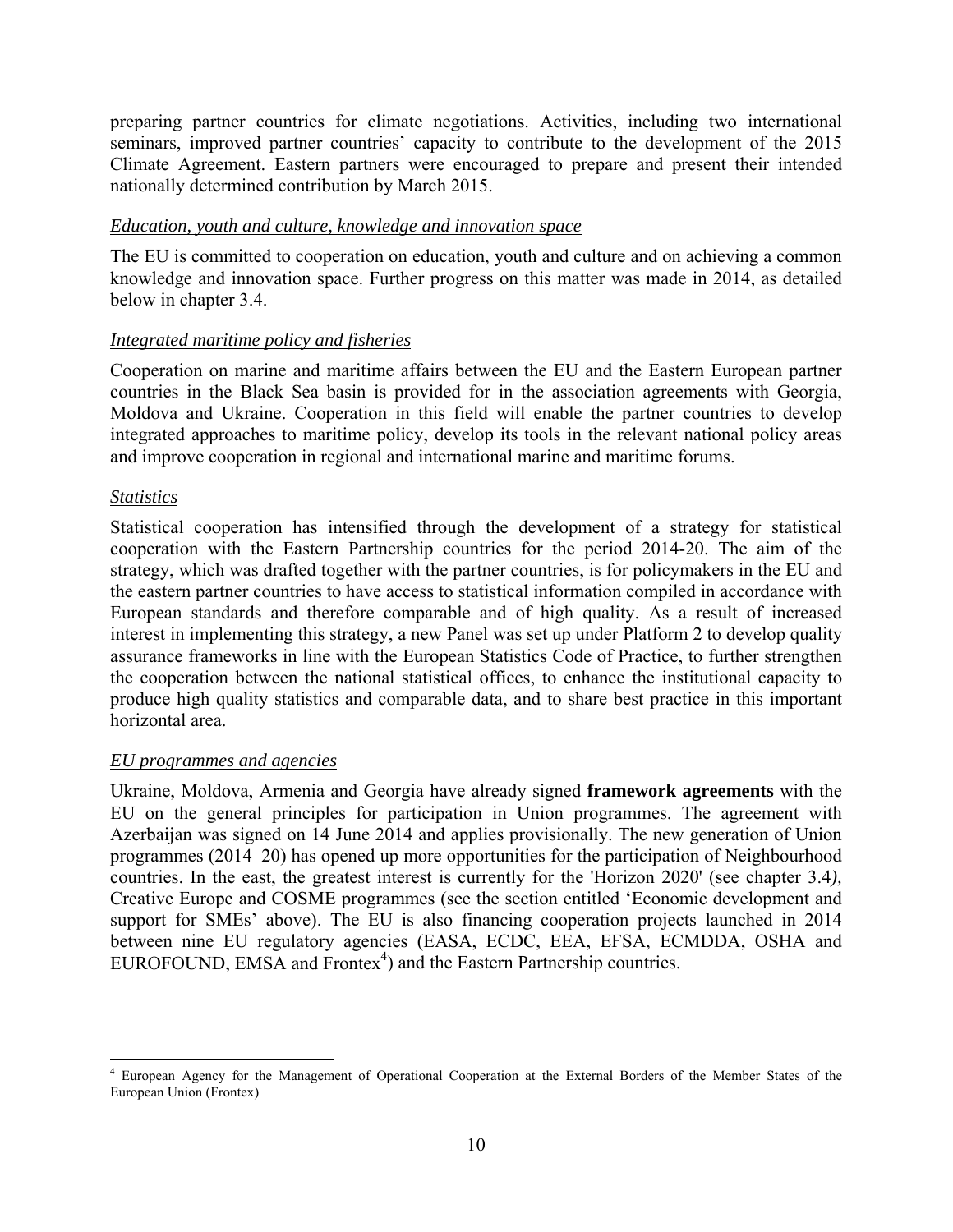## **3. STRENGTHENING MULTILATERAL COOPERATION**

The EaP multilateral dimension provides a forum for exchange and cooperation **through four thematic platforms** to exchange best practices on matters of mutual interest: good governance, economic integration and growth, energy security, and contacts between people. These continue to serve as forums for open discussion and include representatives from government ministries and agencies, parliaments, civil society, international organisations, international financial institutions, the private sector and economic and social partners. Supported financially by the European Commission, the four Eastern Partnership thematic platforms continued to meet twice a year to review and discuss next steps in the policy dialogue between the EU and EaP countries. The EaP platforms have seen good levels of engagement by the partner countries and the EU Member States. Panels and seminars on specific policy areas, within the framework of the four platforms, continued to deepen policy dialogue between the EU and eastern partner countries. A new set of 2014–17 work programmes has begun to be implemented.

At the fourth **informal EaP dialogue** held in Baku on 11-12 September 2014 with energy as a sector component, the Foreign Ministers' plenary session continued to reflect on some of the most important issues raised at the annual EaP Foreign Ministers' meeting on 23 July 2014. The partner countries conveyed their views on the advancement of the partnership and their expectations for the EaP Summit in Riga.

## **3.1. Democracy, good governance and stability**

**Platform 1** aims to promote democratic principles, good governance and stability by improving key sectors of governance. In 2014, the platform's activities focused mainly on cooperation in the area of Common Security and Defence Policy (CSDP), public administration reform, asylum and migration, improving the functioning of the judiciary and the safe management of state borders (integrated border management). Work on electoral standards, judicial reform, good governance, the fight against corruption and concerted action against cybercrime continued to benefit from the advice of the Council of Europe.

In 2014, the **Panel on Common Security and Defence Policy cooperation** agreed on a number of new activities and projects for 2015, in cooperation with the European Security and Defence College, the European External Action Service (EEAS), the European Commission and some EU Member States. The projects include joint CSDP courses and training programmes for officials from partner countries, a CSDP-related research study for several EaP countries, various workshops including on EU battle groups, a joint field visit to Georgia, and further outreach conferences with civil society.

Significant interest and engagement by EaP countries was shown in the **Panel on migration and asylum**. The work of the panel was devoted in 2014 to labour migration and migrants' access to rights, detention, asylum and trafficking in human beings. An expert meeting on detention was held in Chişinău in March. EaP countries were keen to continue engaging with the panel. In 2015 for the first time there will be an expert meeting in Minsk.

The EU and its partner countries continued their cooperation on the prevention and fight against corruption. The 6th meeting of the EaP **Panel on the fight against corruption** focused on preventing and fighting against corruption in public procurement, as well as training and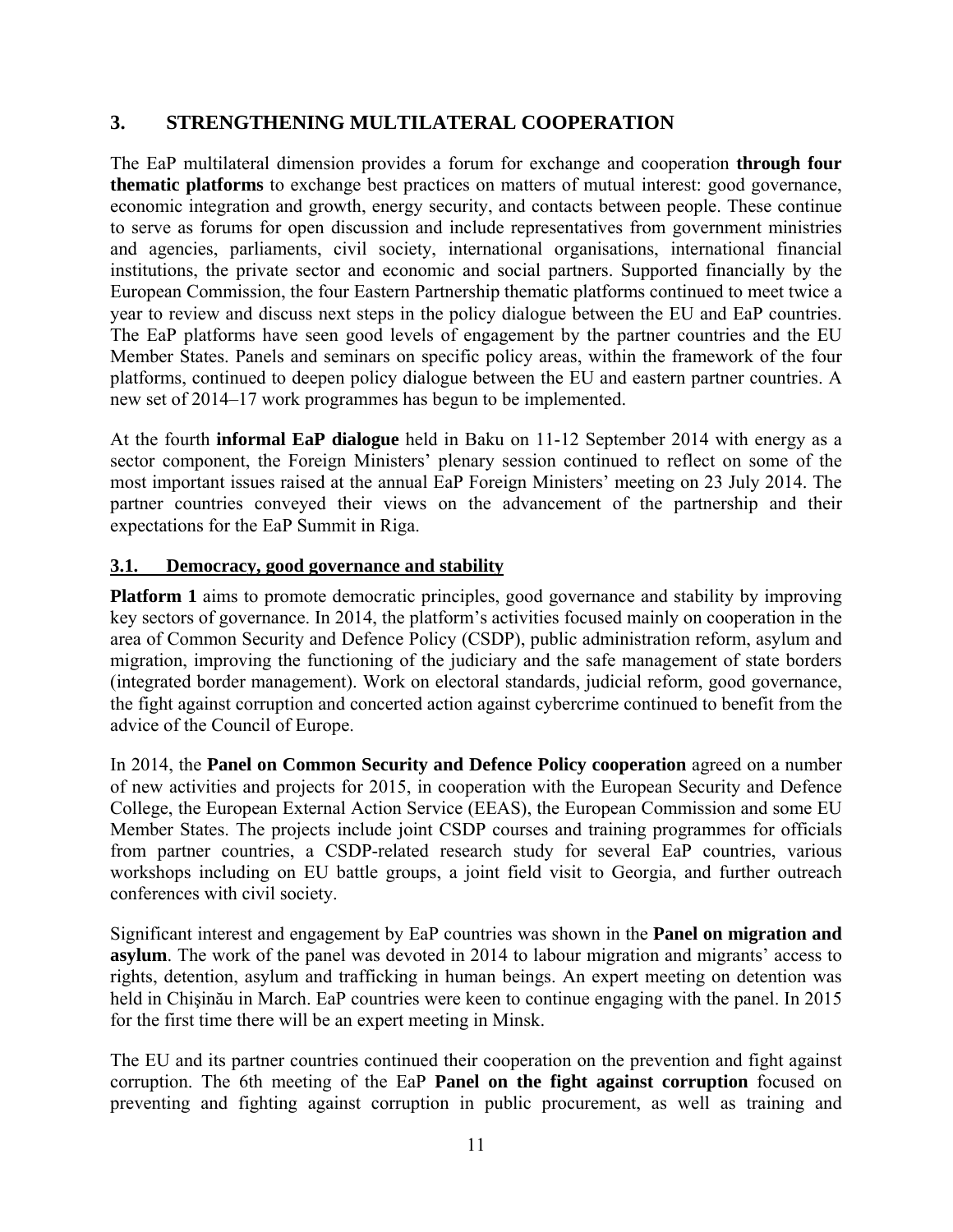exchanges of best practices. The activities under the Council of Europe Eastern Partnership Facility were discussed, including the ideas for the new Council of Europe/Eastern Partnership programmatic cooperation framework starting from 2015.

The **Panel on improved functioning of the judiciary** held its third meeting in November 2014 in Kiev, focusing on councils for the judiciary, their composition, organisation, and powers. The panel took stock of the results of the 2014-17 work programme and of the cooperation under the Council of Europe Eastern Partnership Facility.

The **Panel on integrated border management** continued to guide the implementation of the pilot projects under the integrated border management Flagship initiative. The partner countries continued to learn how to facilitate the movement of persons and goods across borders while at the same time maintaining secure borders. The panel focused on concrete practical case studies where the Military Staff of the European Union (EUMS), international organisations, the European Border Assistance Mission EUBAM and the partner countries exchanged best practices in areas such as joint border control, joint transit system or fast lane corridors.

The **Panel on public administration reform** conducted substantial work on civil service reform, e-government, the transparency of asset declarations and on improving cooperation between governments and regional and local authorities. A new streamlined work programme began to be implemented, focusing more on improving value-based public administration legislation in line with European best practices. This was done in conjunction with the initiative on support for improvement in governance and management (SIGMA), and with the Council of Europe.

In parallel, in 2014 the Commission launched a new **programmatic cooperation framework**  with the Council of Europe for the period 2015-17. The three-year regional programme, which has financial resources of EUR 30.4 million, will provide substantial assistance to eastern partners on human rights, justice, rule of law, information society and democratic governance.

The Eastern Partnership **territorial cooperation support programme** continued to conduct capacity building, advocacy, communication and awareness-raising activities in all the Eastern Partnership countries throughout the year. The aim was to lay the foundation for the territorial cooperation programmes established at four borders between Ukraine and Belarus, Ukraine and Moldova, Georgia and Armenia, and Georgia and Azerbaijan respectively. The activities chiefly targeted local, regional and national authorities, civil society organisations, international donors and the media.

## **3.2. Economic integration and convergence with EU sector policies**

**Platform 2** focuses on economic integration and convergence with EU sector policies. This platform was particularly active, with input and ideas coming from partner country government representatives, business associations and leading donors and knowhow providers such as the EBRD, EIB, OECD and others. The high level of participation confirmed the commitment of those involved to achieving the platform's goals. Much attention was devoted to the implementation of Association Agreements and especially DCFTAs, but discussions also dealt with general issues of interest for all six partner countries, touching on all areas of economic development. A substantial number of panels are coordinated under Platform 2; at its second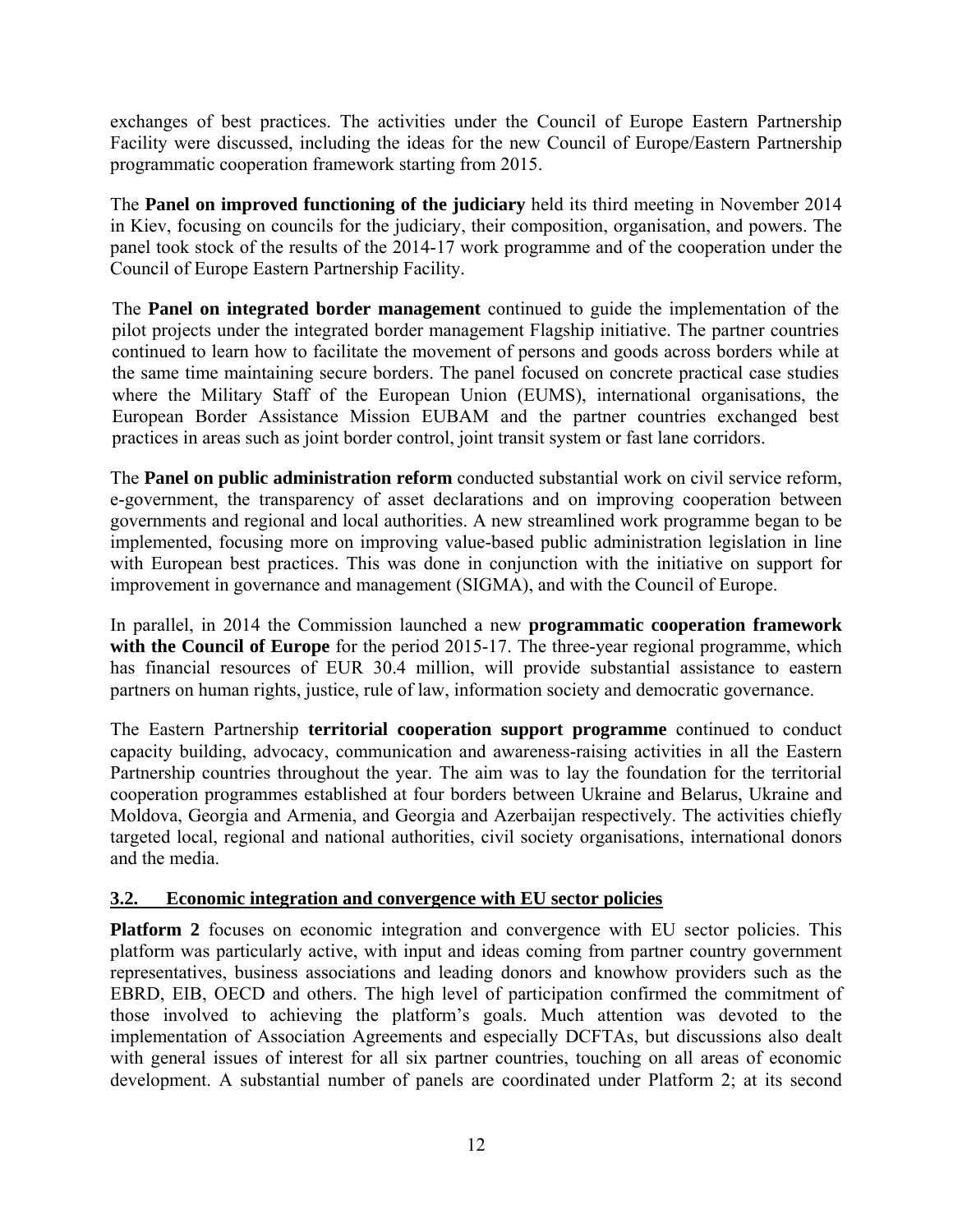meeting in 2014 a new Statistics Panel was approved and a panel on Harmonisation of Digital Markets was proposed to upgrade the ICT working area.

The meetings of the **Panel on transport** followed up on the implementation of the decisions taken at the second eastern European transport ministers meeting. These focused on including inland waterways in the transport network, but also dealt with EU road safety policy, including the adoption of the roadworthiness package presented at the sixth EaP panel meeting, progress on cross-border enforcement and new targets on injuries. Two regional projects on road safety were launched in January 2014, supporting countries on road design, awareness campaigns and enforcement of legislation.

The European Commission organised a workshop covering the main elements of the external dimension of the Connecting Europe Facility. Special attention was paid to high-impact projects on safety, maintenance, intelligent transport systems, improving border crossing points and to investigating the possibility of 'blending' EU funds with financing from international financial institutions.

The EaP **Panel on agriculture and rural development** met in January and November 2014. The Panel addressed issues related to improving the level of professionalism in rural areas, and to land fragmentation and solutions for land consolidation. The EaP Ministers of Agriculture Conference Chair's conclusions (Chişinău, January 2014) recalled the importance of the sector for the sustainable and inclusive development of their countries, identified common challenges and confirmed their commitment in addressing them, with the aim of encouraging the establishment of long-term agricultural and rural development strategies, with the full involvement of civil society and farm organisations.

The **Panel on trade and technical barriers to trade** in October in Tbilisi focused on the reform of systems of quality infrastructure and conformity assessment, related institution and administrative capacity building accreditation, conformity assessment and metrology. Partner countries and business associations participated actively, delivering presentations and exchanging solutions and views on the existing legal frameworks and practices.

The fifth **Panel on SME Policy** took place in October 2014 in Georgia. The meeting focused on Georgia's upcoming SME Strategy and Armenia's participation in the 'Supporting SME competitiveness reforms in the eastern partner countries' project. The EU presented the latest developments on its SME policy, including the 'SBA (Small Business Act) 2.0'. The SME Panel also endorsed the revised methodology for the second round of the small business act assessment launched in April 2014. A special session on access to finance was organised. The participants positively endorsed the SME Flagship 2020 approach, which will serve as a strategic framework for programmes to be developed within the SME Flagship.

Under the Panel on **Environment and Climate Change**, a seminar on waste management was held. The Emerald Network project continued to facilitate a coherent approach at national and European levels, and initiated a scientific assessment of the sufficiency of nature protection sites. The 'Forest Law Enforcement and Governance' (FLEG) programme continued to provide support in formulating and implementing forest policy and legislation, and on capacity building and raising awareness. To date, nineteen government institutions have received assistance to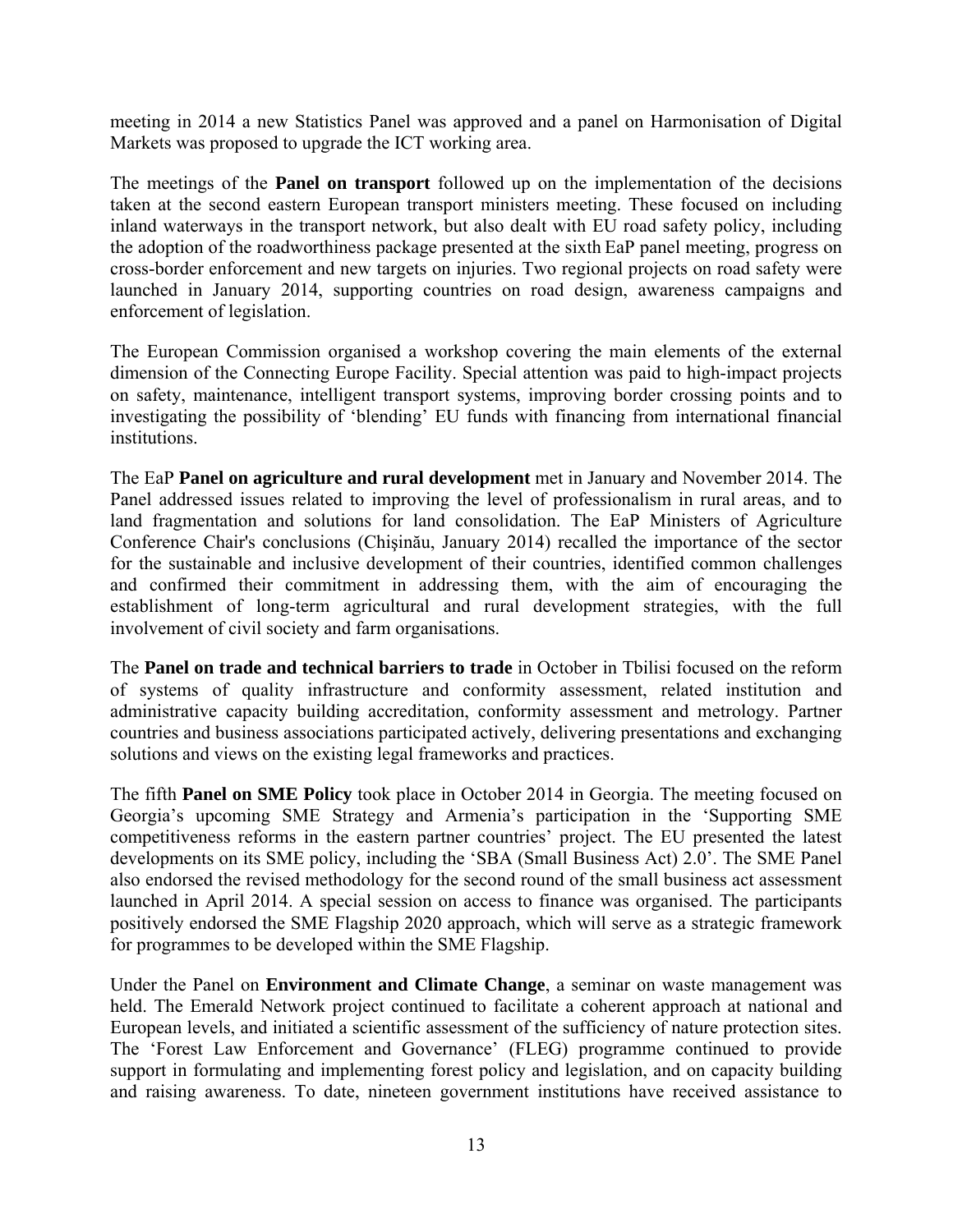improve their management of forest resources, and more than 600 stakeholders have benefited from capacity building activities. In 2014 Georgia approved a new forestry policy developed with the programme's support and in Belarus a new forestry code was approved at its first reading. With the support of the project on obsolete pesticides, partner countries made progress on developing national and regional strategies for sustainable pest and pesticide management and environmentally sound management of obsolete pesticides and other hazardous waste. A call for tenders was recently launched to address the acute public health and environmental risks over the disposal of 900 tonnes of obsolete pesticides in the Eastern Partnership countries.

In November the European Commission supported by German authorities organised a Panel meeting, in the framework of the project ClimaEast, to provide guidance and training on the drafting process of the Intended Nationally Determined Contributions to the Climate Change Conference in Paris 2015.

In the area of **Information Society and Digital Markets**, the partner's network of regulators for electronic communications (EaPeReg) continued its capacity building and regional cooperation throughout 2014. A memorandum of understanding was signed with BEREC (the Body of EU Regulators for Electronic Communications) in Dec 2014. Two workshops on the Harmonisation of Digital Markets (HDM) in the EaP aimed at promoting cooperation on topics such as eCommerce, eCustoms and Digital Skills. Consequently, an HDM Study was launched in Dec 2014 to assess the harmonisation readiness in the partner countries.

## **3.3. Energy security**

The role and impact of activities under the Eastern Partnership **Platform 3** on Energy Security was enhanced in 2014 and participation was both at high level and very active. The platform met twice in 2014, in accordance with its 2014-17 work programme. The first meeting focused on energy efficiency and was held back-to-back with the Covenant of Mayors event next day under the EU's Sustainable Energy Week. The second meeting, held back-to-back with the INOGATE Annual Meeting on 22 October 2014, focused on security of supply and regional interconnections (including the EU stress test report) and on conventional and unconventional oil and gas resources. The meeting was a specific follow-up on the informal partnership dialogue on security of supply and regional interconnections held in Baku in September.

Participants discussed existing programmes to support interconnections and investment in energy infrastructure and also the need to improve investment and the business environment in order to attract further national and foreign investment. The third workshop of the Eastern Partnership energy regulatory bodies took place in May in London and focused on market integration. The workshop meeting was complemented by a field trip to the UK site of the BritNed interconnector.

## **3.4. People-to-people contacts**

**Platform 4** supports interaction between EU citizens and citizens of partner countries. It focuses on students, teachers, researchers, young people, artists and cultural professionals. In 2014 the platform's work continued to be organised in a number of EU international cooperation programmes on higher education, young people, culture and research. At the two platform meetings held in May and December, the partner countries were updated on the opportunities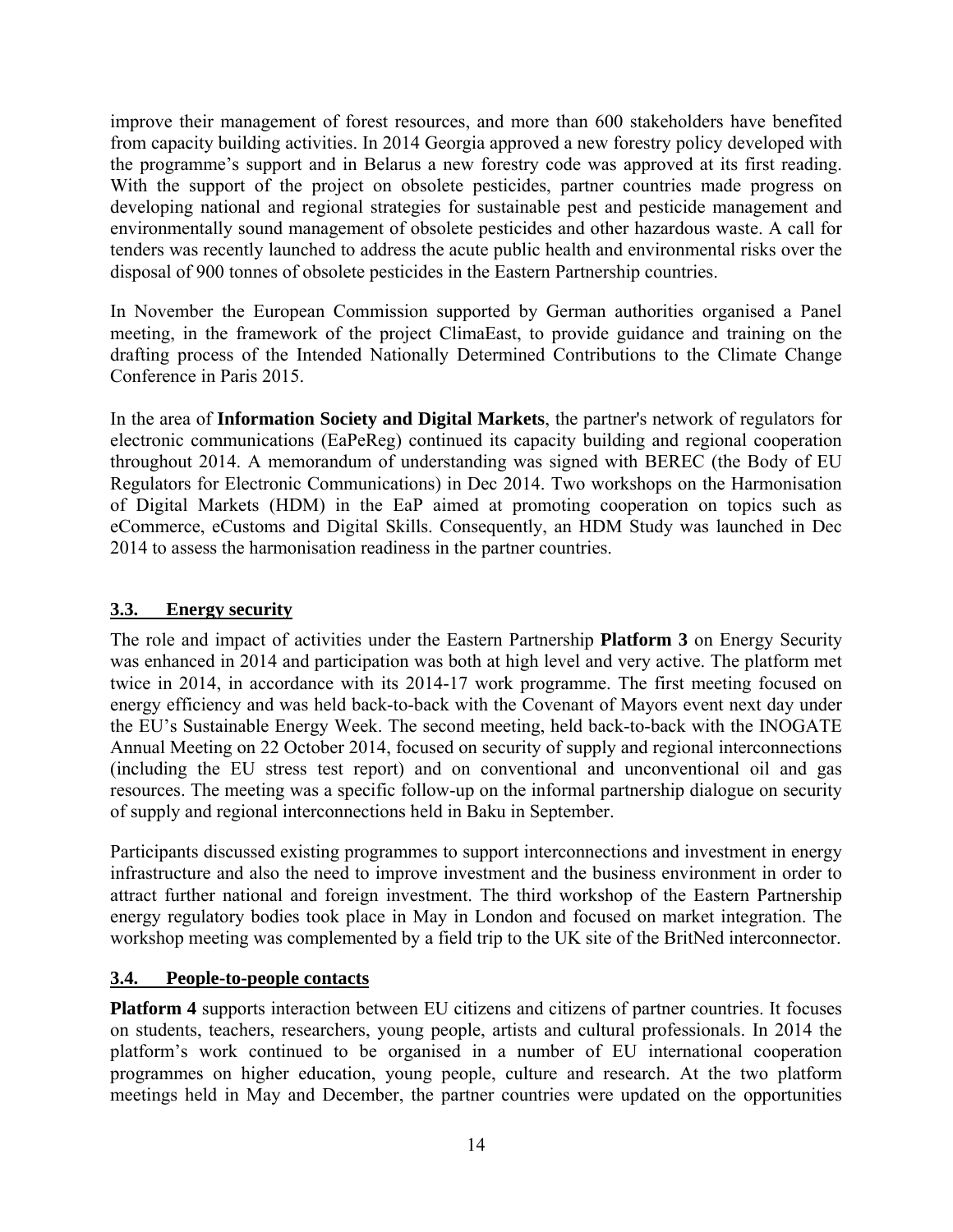offered through programmes in the areas of education and youth (**Erasmus+**), culture and media (**Creative Europe**) and research ('**Horizon 2020'**) and were encouraged to share good practices and reform agendas identifying areas for future cooperation.

There is strong interest in further strengthening cooperation over young people between the Eastern Partnership and EU Member States. **The Eastern Partnership Youth Window** has allowed more than 34 000 additional young people and youth workers from Eastern Partnership countries and 'Youth in Action' programme countries to participate in joint projects. Since 2014, support to activities in the field of youth and non-formal learning for young people, youth workers and organizations from Eastern Partnership countries has been made available through Erasmus+. Schools from Armenia, Azerbaijan, Georgia, Moldova and Ukraine were actively involved in running joint projects with their European counterparts under **E-Twinning Plus**.

Support to the modernisation of higher education continued in 2014 within the framework of ongoing multiannual projects selected under Erasmus Mundus and Tempus. Building on these successes, the **Erasmus+ programme**, launched in 2014, reinforces the EU's support for academic cooperation, and student and staff mobility by reaching out to more beneficiaries. Institutions of higher education, students and academic staff were able to apply to the call launched in October 2014.

Information days and country specific events on Erasmus+ for Eastern Partnership countries were organised by the national Erasmus+ offices in cooperation with EU Delegations to raise awareness of the opportunities afforded under the new programme.

The regional **Torino Process** meeting to assess progress in **vocational education and training reform** took place on 3-4 December 2014, giving all six EaP countries the opportunity to share their achievements in the field of vocational education and training. Stakeholders discussed achievements, challenges and priorities for vocational education and training and identified areas for potential regional cooperation.

On 23-24 October 2014 a **Conference on Culture policy in Europe today**: **finance, management, audience development** took place in Kiev, Ukraine, focusing on the strategic role of culture in the EaP countries and reviewing the experience and best practices of the European Union and Eastern Partnership countries on cultural policy development, particularly in the context of national and global transformation processes.

On **research and innovation***,* participation by EaP researchers and research organisations increased in the final years of the Seventh Framework Programme for Research and Technological Development, notably in the Marie Curie International Research Staff Exchange Scheme and in the second European Research Area-wide call, both of which target (in part) the EaP region. The support continued under the new Framework Programme for Research and Innovation ('Horizon 2020'). All nominated national contact points for Marie Sklodowska-Curie actions from EaP countries participated in the first meeting of the network that took place in Athens in March 2014. The second meeting of the Eastern Partnership Panel on Research and Innovation was held on 21 May 2014.

An official launch event of '**Horizon 2020'** was organised in March 2014 in Chişinău for researchers and innovators from EaP. Four EaP countries have demonstrated their interest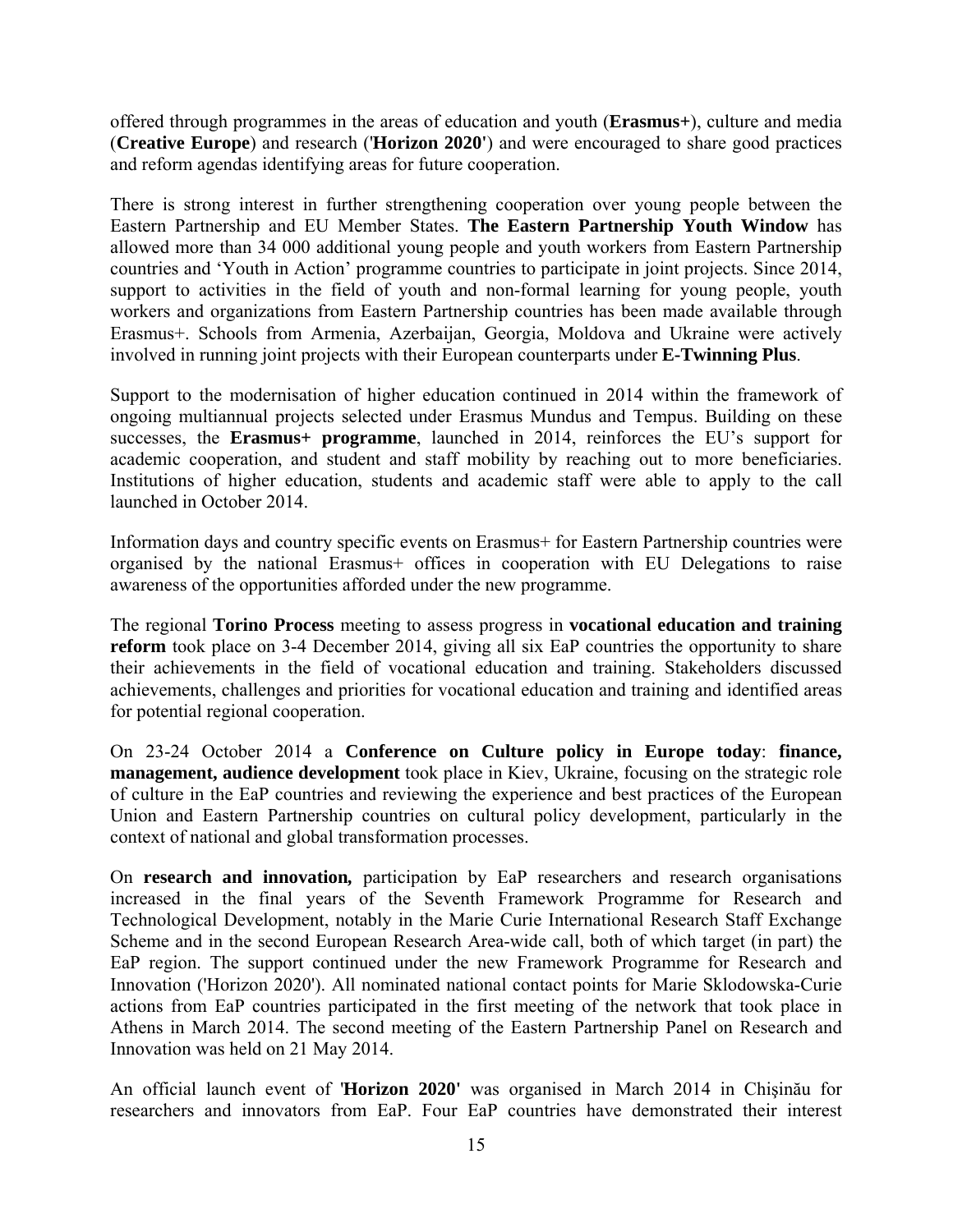through requests for association to the 'Horizon 2020' programme. Moldova successfully completed negotiations and signed the agreement for its association to 'Horizon 2020' in June 2014 and negotiations with Ukraine were successfully completed by the end of 2014. Meanwhile, negotiations with Armenia are on-going and are due to be launched with Georgia.

A new project, [E@P.Connect,](mailto:E@P.Connect) was conceived by and agreed between the EU and the partner countries, aiming to provide high-capacity connectivity between the partner countries' research and education networks and with GEANT (the pan-European Research and Education Network). This EUR 13 million project will enable the entire research and education community in the partner countries (2 million people) to participate in collaborative research activities on an equal footing with their European and global peers.

## **3.5. Update on flagship initiatives**

## *Flagship initiative on integrated border management*

The integrated border management flagship initiative to support exchanges of best practice between EU and EaP countries, training and capacity building and the funding of pilot projects continued its work in 2014. A new **capacity building project** led by Frontex began in June 2014 as a follow-up to the three years of training financed by the EU. The capacity building will predominantly focus on training curricula in the partner countries, specialised training, the fight against corruption, and human rights aspects. Support for **pilot projects** continued to focus on equipment and border crossing infrastructure. Where necessary, this was complemented by specific training focusing on the eastern European partners' non-EU borders.

## *Flagship initiative on prevention, preparedness and response to natural and manmade disasters (PPRD-East)*

Disaster risk assessments were completed in all six partner countries using the EU disaster risk assessment methodology. These covered five hazards: floods, earthquakes, landslides, wild fires and industrial hazards. The results of the assessments were presented as an electronic risk atlas and are available at national, sub-regional and regional level. As a result of civil protection training and table top exercises, the regional network of 35 operational 24/7 liaison officers was established. The flagship initiative also established the first network of journalists covering emergency situations and conducted public awareness campaigns focused on safety-based behaviour in all six partner countries. Work is ongoing to incorporate EU directives and good practices into national legislation, including the SEVESO Directive on the control of major accident hazards involving dangerous substances in Belarus and Host Nation Support principles in Georgia. A second phase of the PPRD project started in November to further strengthen partner countries' civil protection capacities for disaster prevention, preparedness and response, and to bring the partner countries progressively closer to the EU civil protection mechanism. The EU also launched the third cycle of support to disaster risk reduction in the South Caucasus (DIPECHO III).

## *Flagship initiative on small and medium-sized enterprises*

The aim of the initiative is to provide **support for SME development** by improving the business climate, providing advisory services to SMEs, improving access to financing, and enhancing the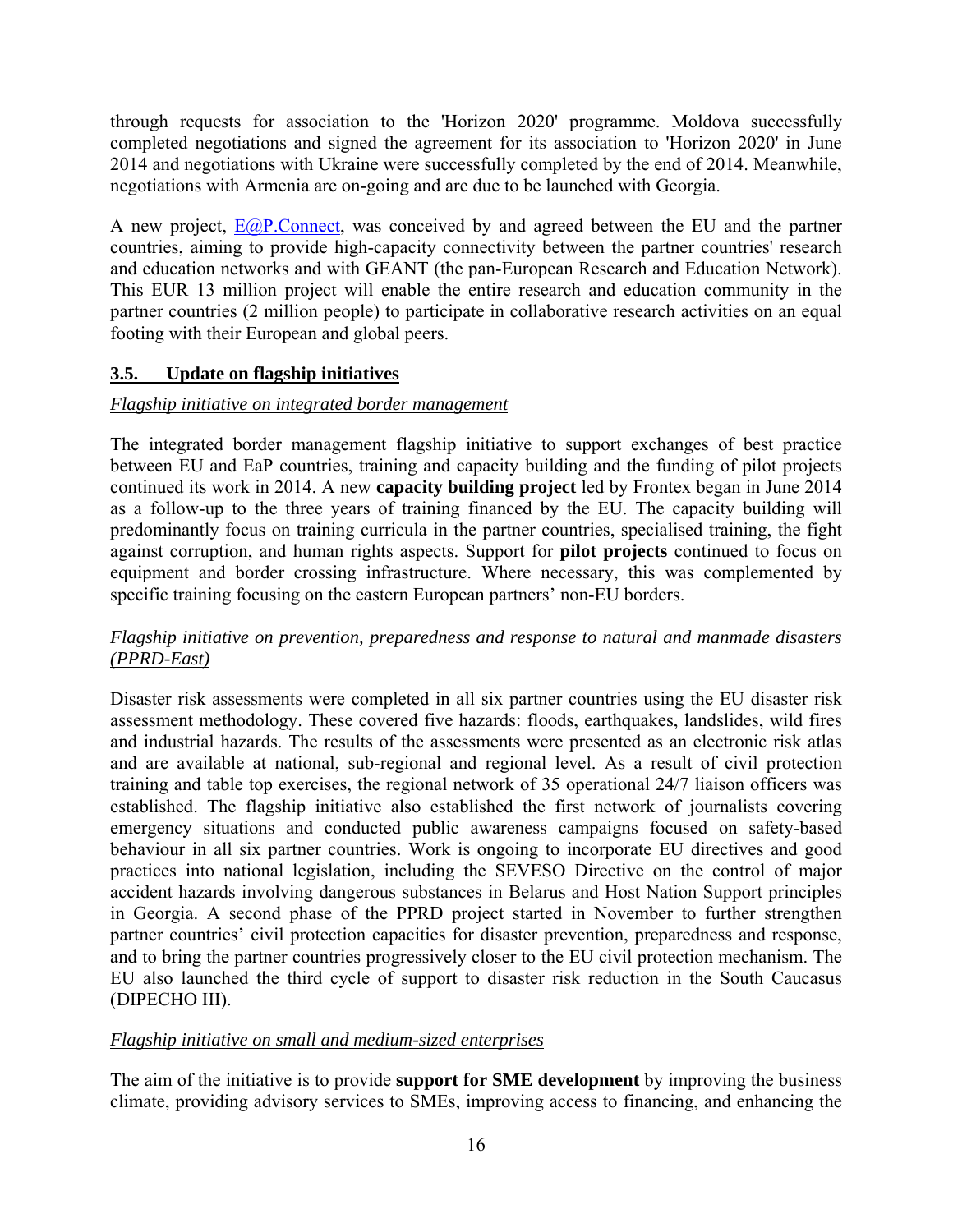capacity of business (support) and SME organisations. The EU contribution to the flagship amounts to more than EUR 100 million of grant financing for the benefit of SMEs in the six EaP countries. At the policy level, the EU works with the OECD to help EaP partner countries in elaborating efficient SME policies. For example in Georgia, the EU-financed OECD programme is working with the Ministry of Economy to elaborate the first Georgian SME Strategy. The EU is also contributing to a World Bank programme (STAREP) aiming at improving the financial reporting in the region – today one of the key conditions for SMEs to access financing.

The EU initiated a vast networking programme, East Invest, which has benefited more than 80 Business Support Organisations (BSOs) from the EaP countries by bringing them together with BSOs from the EU. A wide range of programmes involving EFIs (EBRD, EIB and KfW) are financed through the NIF to help SMEs improve their competitiveness and to secure access to financing. In 2014 the Commission presented to the SME Panel a strategy for the SME Flagship until 2020 based on four main pillars: access to finance; better policy and regulatory framework; enhanced knowledge base and business skills; and broader access to the market.

For the three countries that have signed the AA/DCFTAs with the EU, the new DCFTA Facility for SMEs aims at mobilising EUR150 million of grants through the NIF in order to leverage up to EUR 1.5 billion of investments from IFIs in the three countries. In Moldova and Georgia, these initiatives will work in conjunction with the new bilateral programmes set up in 2014.

## *Flagship initiative to promote good environmental governance*

This initiative was implemented mainly through the regional programme **'Towards a shared**  environmental information system programme (SEIS) in the ENPI<sup>5</sup> Region'. The programme aims to improve the quality, timeliness and availability of environmental information and to set up an environmental information system in line with the EU's shared environmental information system. The programme focused on assisting with organisational, administrative and technical aspects of the implementation of SEISs, and improved its support to the creation and online sharing of a selected core set of eight environmental indicators. On **air quality governance,** the EU-funded regional project provided further assistance on pollution prevention permits, with Belarus issuing its first such permits this year. The project also assisted with developing national action plans for the ratification and implementation in Armenia, Azerbaijan, Georgia, and Moldova of additional protocols of the United Nations Convention on Long-range Transboundary Air Pollution. The European Commission decided to continue EU support for a second phase of SEISs. Regional Cooperation also continued in the context of the EU Green East programme.

## *Flagship initiative on regional electricity markets, energy efficiency and renewable energy sources*

The main progress for this flagship initiative was on continuing the **INOGATE** programme and extending the 'Covenant of Mayors' initiative for better energy efficiency at municipal level to cover cities in eastern partner countries. So far more than 100 cities joined the initiative to

 5 European Neighbourhood and Partnership Instrument, i.e. the predecessor of the ENI.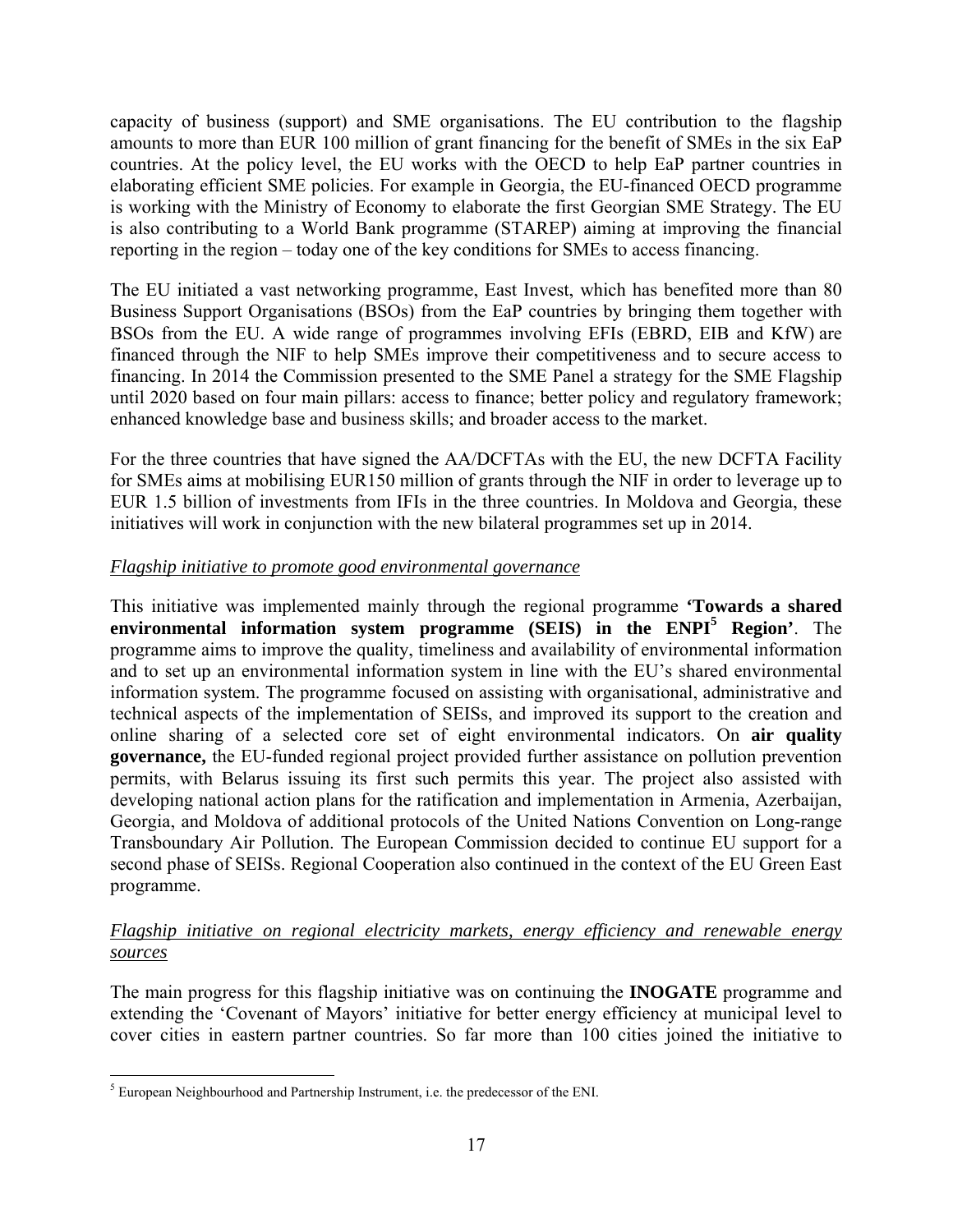improve energy efficiency at local level, and 52 cities already prepared and submitted their sustainable energy action plans, making this one of the most successful 'bottom up' initiatives in the area.

## **3.6. Cooperation with international financial institutions (IFIs)**

In 2014 the EU decided on **a more strategic focus and closer guidance** at an early stage for projects implemented in cooperation and coordination with IFIs and Member State cooperation agencies. Special attention was given to projects financed under the **NIF.** Significant funds were mobilised in support of the macroeconomic stabilisation of Ukraine. This was done in record time and with high-impact on Ukraine's capacity to cope with the crisis it is facing. IFIs actively participated in several high-level dialogues with the EU in order to identify the main macroeconomic and strategic challenges faced by partner countries and to achieve better coordination of respective interventions and support.

IFIs actively participated in the Eastern Partnership's multilateral events, with a special focus on Platforms 2 (economic integration) and 3 (energy security). During panel and workshop meetings (for example on SMEs, transport and trade), IFIs presented the main results of Eastern Partnership projects implemented by blending EU and their own funds. The revised framework for strategic dialogue on the NIF and the operational board offered enhanced opportunities for dialogue with IFIs on macroeconomic development and on priority NIF projects. The aim was to better reflect the EU policy priorities and increase the impact of visibility of EU funding via an effective blending of the different sources of funding. The NIF Strategic meeting agreed upon the three strategic orientations for EU intervention: strategic infrastructure in transport and energy; support for environmental protection and mitigation of climate change effects; and sustainable and inclusive economic development, including support for the development of SMEs.

## **3.7. Relations with other stakeholders**

The **Euronest Parliamentary Assembly** (PA) is the parliamentary dimension of the Eastern Partnership. It is a parliamentary forum that brings together Members of the European Parliament and elected representatives from the eastern European partner countries (except Belarus). The third ordinary session of Euronest took place on 29 May 2014 in Brussels and adopted resolutions on regional security challenges, the approximation of national economic legislation, energy security and combating poverty and social exclusion.

Launching the Eastern Partnership gave strong impetus to the EU's involvement with civil society. Following the creation of the **Civil Society Forum** (CSF) in 2009 and subsequently the Neighbourhood Civil Society Facility, civil society is now closely involved in implementing reforms and democratic changes. In 2014 the Forum continued to contribute to the EaP's thematic platforms and panel meetings. It issued a number of statements and recommendations to the partner countries' governments and the EU. It also engaged in advocacy to draw attention to developments in the eastern European partner countries. Civil Society Forum members also started developing joint regional projects. The Eastern Partnership's CSF Secretariat in Brussels further strengthened its capacities and contributed to coordinating the forum's various structures and activities.